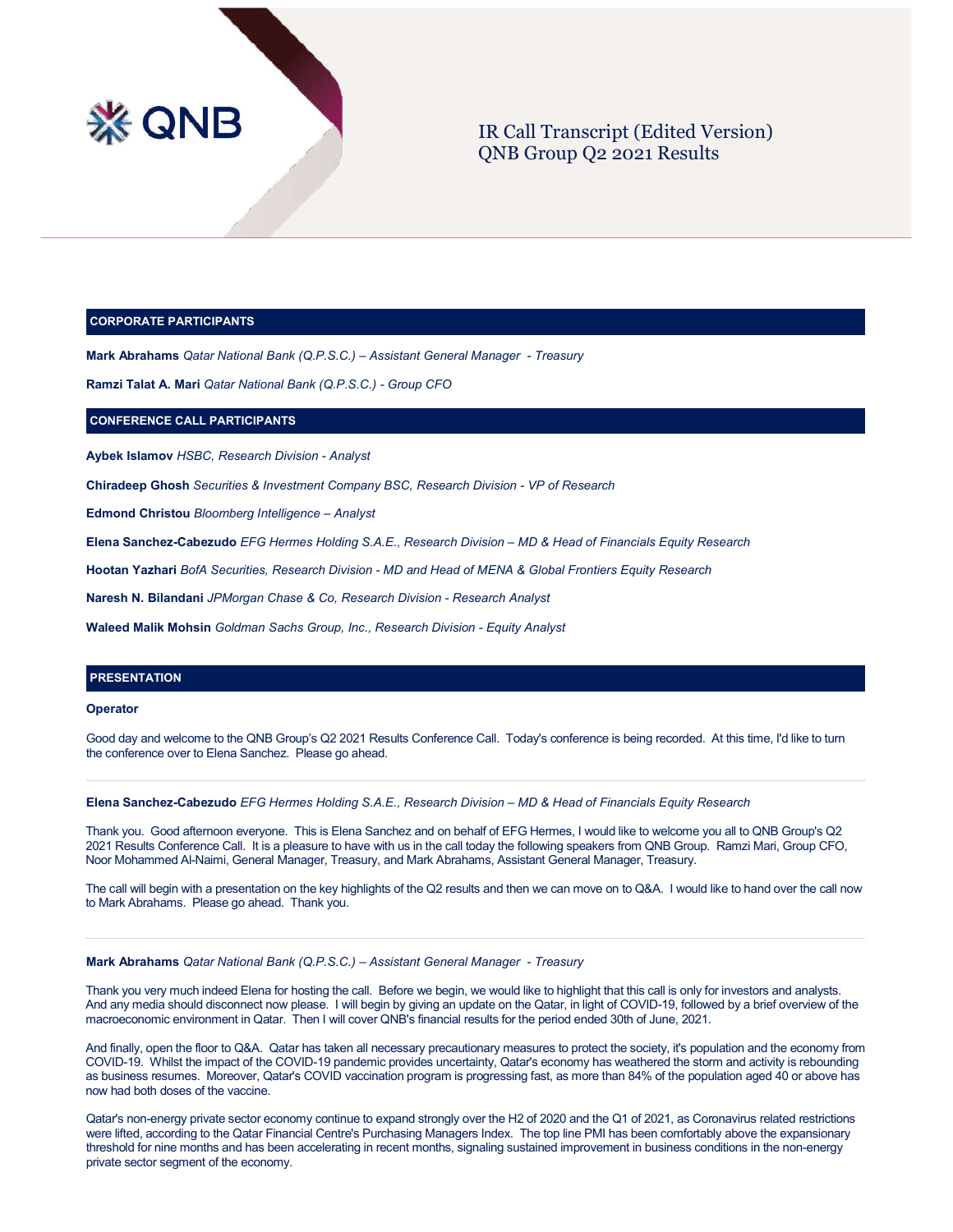Moving forward, private sector growth will be boosted by continued structural reforms, including ownership liberalization, the promotion of foreign direct investments, labor reforms and several initiatives to support SMEs as well as self-sufficiency in strategic sectors. Tailwinds for investment in increasing hydrocarbon production will drive economic growth going forward.

Six new LNG liquefaction trains, a plan to increase Qatar's LNG production by 64% to 126 million tonnes per annum. Qatar is going to go from 77 million tonnes per year to 110 million tonnes by 2025, and then up to 126 million tonnes by 2027. Positive spill overs from increased hydrocarbon production, or combined with diversification efforts and structural reforms to boost activity and spending in the manufacturing and services sectors.

I will now move on to QNB's quarterly financial results, for the six-month period ended 30th of June 2021. Net profit was QAR 6.8 billion, or \$1.86 billion. Considering the global economic conditions, QNB Group, following its conservative approach towards building adequate reserves against potential loan losses, has opted to increase its Loan Loss Provisions, compared to last year, which will assist in protecting the Group from any adverse experiences in the portfolio.

In addition, QNB Group has continued on its operational rationalization exercise, which has resulted in it significantly reducing the Cost to Income ratio from 24.5% last year, to currently 22.9%. Operating Income maintained at QAR 13.6 billion or \$3.6 billion, demonstrating QNB Group's success in maintaining growth across the range of revenue sources, even in these challenging conditions.

Total Assets remained over QAR 1 trillion, at QAR 1.065 trillion, or \$292.5 trillion, up by 10% from June 2020. This was driven by a growth of 6% in Loans & Advances, to reach QAR 746.6 billion, or \$205.1 billion. QNB Group remained successful in attracting deposits, which resulted in an increase in customer funding by 8% from June 2020, to reach QAR 766.9 billion, or \$210.7 billion. This helped to maintain the Group's Loan to Deposit ratio at 97%.

The Group was also able to attract high quality wholesale funding. During the H1 of 2021, QNB Group tapped the global markets for debt securities issuance under its MTN program, including a \$1 billion, 5-year bond, issued in January 2021, and the debut bond launch on the Hong Kong Stock Exchange, for \$600 million, which was successfully placed in June 2021.

Despite several challenges and headwinds from the global pandemic, QNB Group was able to maintain the ratio of Non-performing Loans to Gross Loans, at 2.3%, a level considered to be one of the lowest among financial institutions in the Middle East and Africa region, reflecting the high quality of the Group's loan book, and the effective management of credit risk in these conditions.

In addition, the Coverage Ratio on stage three loans is at 108%. Total Equity increased to QAR 97.7 billion, up by 7% from June 2020. The bank's Capital Adequacy ratio, stands at 18.8%, comfortably higher than both QCB and Basel III requirements. The Group is well capitalized and comfortably exceeds other regulatory Liquidity and Leverage Ratio requirements.

Thank you all very much. We will now turn over to questions and answers.

# **QUESTIONS AND ANSWERS**

# **Operator**

Thank you, sir. Ladies and gentlemen, if you would like to ask the question, please signal by pressing star followed by one. That is star one, if you wish to queue for a question. We'll pause for a brief moment to allow everyone an opportunity to signal for questions. We will now move on to our first question from Edmin Christo of Bloomberg, please go ahead. Your line is open.

# **Q - Edmond Christou** *Bloomberg Intelligence – Analyst*

Hello. Good morning. This is Bloomberg Intelligence, Edmin Christo. I have two questions. First, when I look at the margin, there is improvement in the Cost of Funding. And also, there is improvement. Margin in Turkey has performed better than I expected. So, if you can give some light on what happened, and what's your outlook for the H2 of the year in Turkey?

The other question is on the lira depreciation. How do you see the impact of the lira on the capital? And are you comfortable with the capital buffer or do you see anticipation for more capital retention into the year? The third one is; what's your view on the M&A, especially now we have better control on the virus, there's uncertainty going forward? We talk about due diligence, it's too difficult to conduct during the last year COVID-19. So, what's your view going forward and which market you would be looking at again? Thank you.

#### **A - Ramzi Talat A. Mari** *Qatar National Bank (Q.P.S.C.) - Group CFO*

Margin, we saw a drop of three basic points overall for the Group. But if we break down the movement on margin, we realize that Egypt margin dropped by around 22 basis points. Turkey margins dropped by around 70 basis points and materially improved in head office margin. And this is why the overall drop for the Group is only three basic points.

This is in line with what we have mentioned at the beginning of the year when we said that, especially in Turkey, we expect Net Interest Income to be materially hit, due to different factors, mostly regulatory. However, what we have seen in the last two months that interest is going back to normal. Considering that many analysts expect regulatory interest in Turkey to continue to be at current level, for the short period until June, sorry, until December of this year.

So, we are hopeful that Interest Income in Turkey, will continue to improve in the H2 of the year, which will help overall margin for the Group. At current number, we expect by end of this year, overall growth in this Interest Income, to be between 6.5% to 8.5%, which is much better growth than what we originally stated earlier this year. The bulk of the growth is coming off good management of our Cost of Funding, at the Group level, and more importantly, at head office level.

And that's why a little evaluation will not have a major impact in Capital Adequacy Ratio for Turkey standalone. Turkey standalone today, the Capital Adequacy Ratio is around 15.2%, and which is materially higher than the minimum required by their regulator. They have a buffer of around about 2%.

So, in terms of Capital Adequacy, we are fine. We don't see major changes from head office perspective on capital requirements for Turkey. We fully realize that Capital Adequacy Ratio for finance bank is lower than the peer group. But at head office, we need to consider overall implication at the Group level. And we believe that capitalization ratio for finance bank at this time, is sufficient.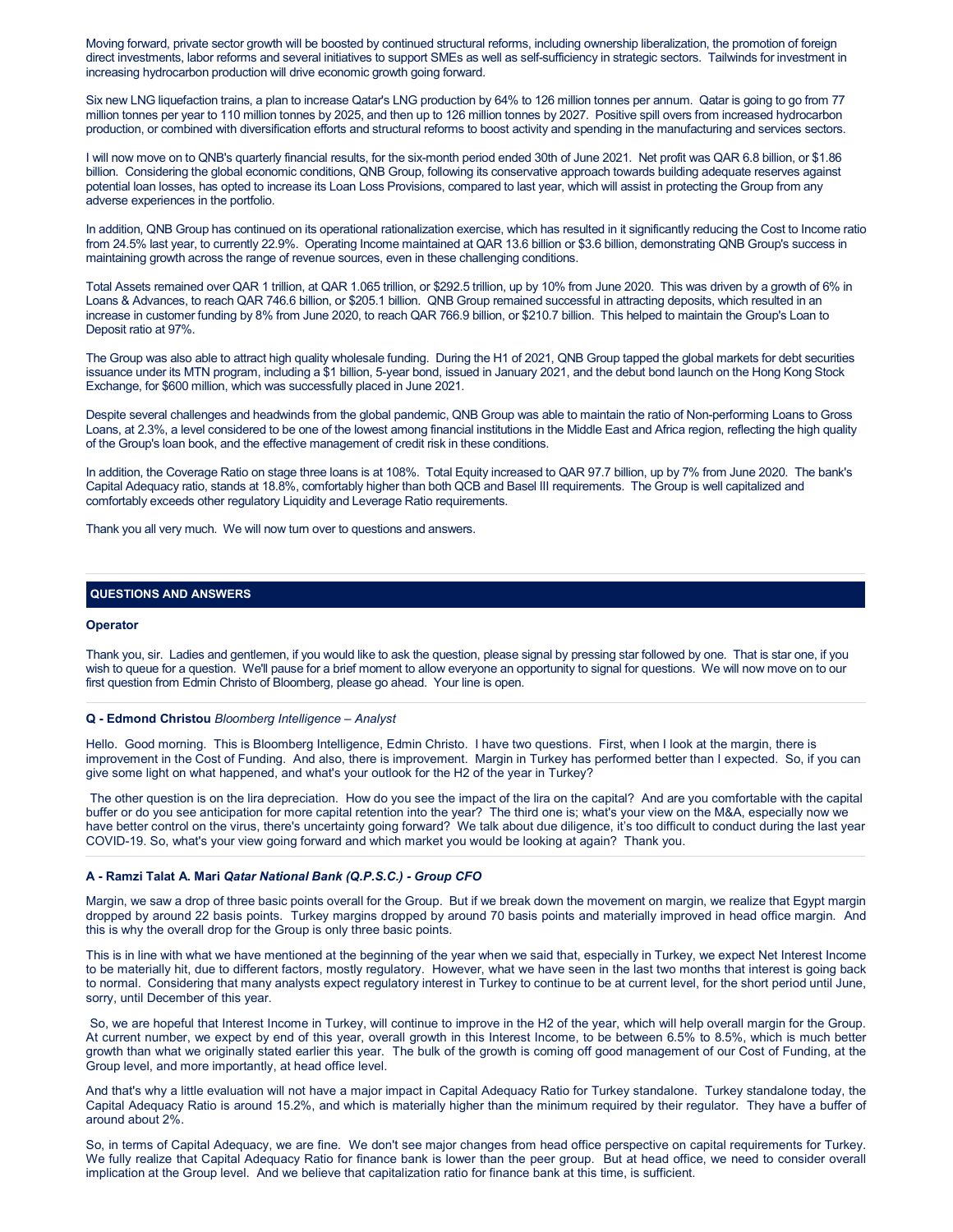Merger and acquisition, as we already said, we are opportunistic. We will look at opportunities that come to us. Today, there is nothing we are looking at. I don't have much to speak anything major at that level, during 2022. Thank you.

#### **Q - Edmond Christou** *Bloomberg Intelligence – Analyst*

Okay. Thank you.

#### **Operator**

We will now move on to our next question from Hooton Izaro of Bank of America. Please go ahead. Your line is now open.

# **Q - Hootan Yazhari BofA Securities, Research Division - MD and Head of MENA & Global Frontiers Equity Research**

Hi, there. So we've seen some pretty encouraging trends in a number of factors. Firstly, on the loan growth side. Particularly in the Qatari market and the Egyptian market, we've seen some good momentum there. Can you maybe talk around what has been the key drivers of loan growth during the quarter? And the next point that I would highlight is on the Cost to Income Ratio, which continues to come down and remains well below your peer group.

Can we expect this ratio to continue going further down, given it is quite a lot lower than peers? Or is there something that will prevent this from continuing to move in the same direction? And the last point is; we've now seen Coverage Ratios in the Turkish side looking pretty healthy, on the NPL side. Do you foresee maybe a further pullback in requirements for provisioning from here?

Or will you continue to pursue a pretty conservative provisioning policy with regards to Turkey to build buffers there? Thank you.

# **A - Ramzi Talat A. Mari** *Qatar National Bank (Q.P.S.C.) - Group CFO*

The key drivers to loan, I know that many of you were very disappointed with growth in loans in the Q1, especially at the Qatari level, for QNB. And I mentioned that our expectations, that's for the H2 of the year and the Q2 of the year, we are going to be much better. And this is exactly what's happened. Growth in loans, especially in Qatar, allow us to go back and capture the market share we lost in the Q4 of last year and Q1 of this year.

The bulk of the growth were from, to be honest, it was split between public sector growth, mainly government agencies, and some government loans, and private sector loans. It's split among different sectors and it continues to be mostly focused on services industries and some projects surrounding Oil & Gas projects. Egypt's growth is not as strong as we wanted it to be. And we expect H2 of the year to be much better than H1 of the year.

But if we look at the growth in loans, in the overall Egyptian market, we see that [inaudible] is doing much better than overall growth. Hopefully growth in the economy in the H2 will be much better than the H1, which will allow Egypt to grow much faster than the H1. Turkey was very strong in growth in loans. We see that in Turkish lira, their growth was more than 25%.

And this is expected. Guidelines for Turkey, talk about growth of not less than 20% this year. And we are going to continue to focus on growth in Turkey, because, we still see opportunities, especially on the small Turkish lira loans. Our focus is mostly on Turkish lira loans, and we are staying away from any foreign funding. Cost to Income Ratio, we expected it to come down and this is what we have mentioned at the beginning of the year.

We are now at 22.9%. And this comes in two levels. The first level is the impact of growth on the yield on interest and indices. Growth in Net Interest Income, for the Group as a whole in the H1 of the year was very strong. And this materially helped us in improving the profitability for the whole group. If we add to that, our capacity to control costs, whereby we expect by the end of this year, that the cost will drop by around 1% from last year.

Overall growth in Revenue, we expect it to be between 6.5% to 7.5%. So if we take both strong growth in revenue generation, very strong management, of course, this will allow us to maintain a very strong Cost to Income ratio, for the Group for this year. Now the question is, what is sustainable? I think for a bank at our level, a sustainable ratio should be between 26% to 24%.

If we maintain that, our Cost to Income ratio, at those level, that means we are continuing to grow our overall revenue and controlling our costs. Third question is Coverage Ratio on Turkey. We said that we wanted to continue to take a very conservative approach on Turkey loan. One of the good points that we have seen in the first six months of 2021 is, a weaker inflow of NPL coming to Turkey.

And that's why we saw that the NPL ratio dropped from 4.4% in December to 4% in June. One of the main reasons for that is that many customers in Turkey, materially benefited from the growth in Turkish lira, done by some peer group in Turkey, at the very low prices, especially in the Q1 of the year. And they used some of that cash generated from other loans to repay their loans to commercial banks, which were at a much more expensive rate.

And that way you materially benefited from this. And at this stage, monitoring NPL, on a weekly basis in Turkey, we are much more optimistic on that momentum for NPL ratio in Turkey. Coverage Ratio will continue to be improving. Today we are at 105. We're going to continue to push this further. More importantly, is the coverage ratio for the Group. For the Group, we started the year at 107, today we are 108.

This is an extremely important ratio for the Group because, it is extremely important for us to continue, a Coverage Ratio higher than 100%. And this takes us to, because, I'm sure this question would come, to Cost Difference. What do we expect Cost Difference for the Group? At the beginning of the year, I said, it would be 70 - 75 basis points. Today, it is 77 basis points. What is my expectation? I would be very honest with you.

That ratio can, because, that number can go up, if we see growth in revenue continue to be very strong, that means we will have more room for us to be more conservative, in provisioning, whether at the level of Qatar or other locations in the Group. Do I expect the number to be beyond the 80 basis points, no. But if it would end up between 75 and 80, I will not be surprised. Thank you.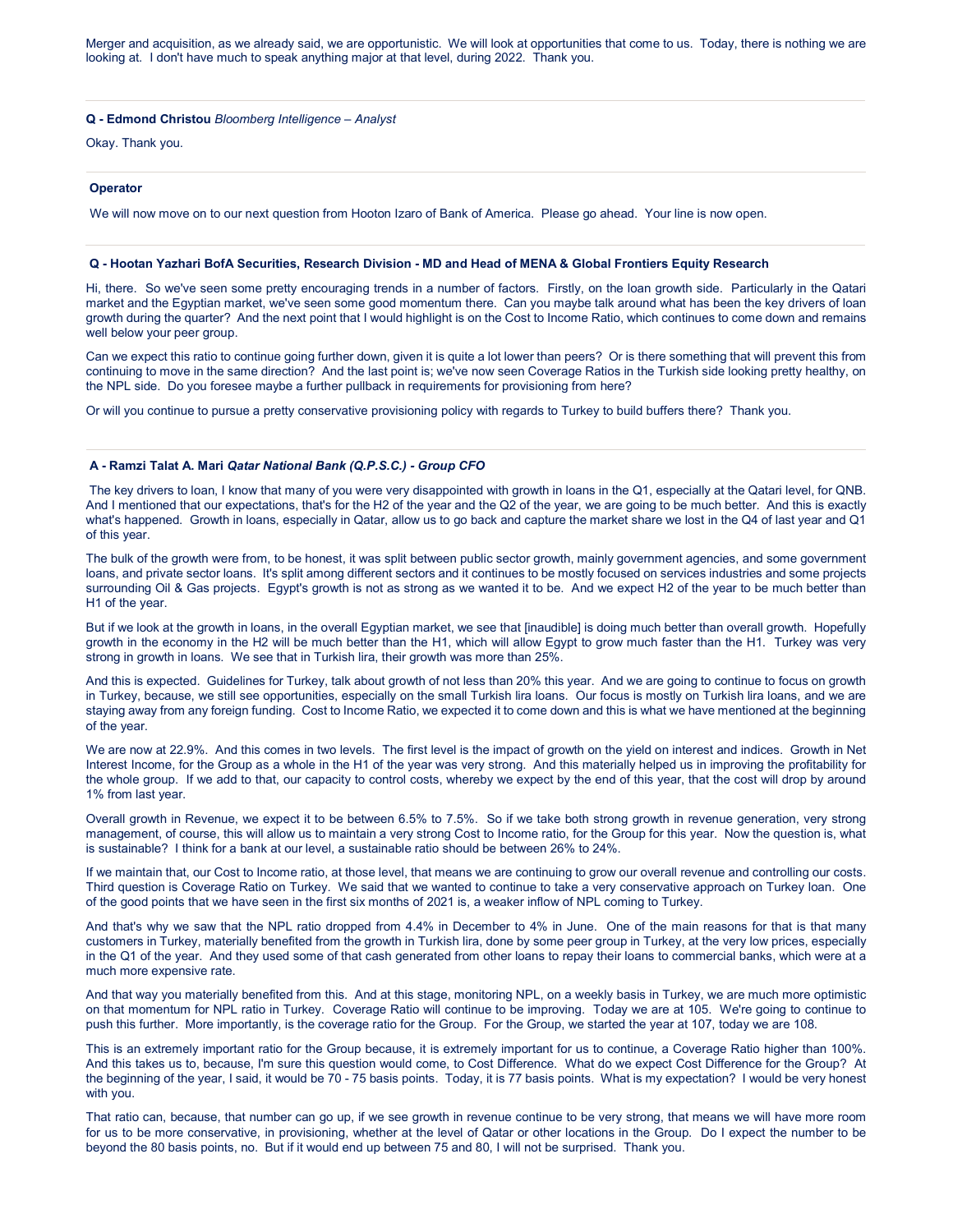## **Q - Hootan Yazhari BofA Securities, Research Division - MD and Head of MENA & Global Frontiers Equity Research**

Thank you, very clear.

#### **Operator**

We will now move on to our next question from Waleed Hassan of Goldman Sachs. Please go ahead. Your line is now open.

# **Q - Waleed Malik Mohsin Goldman Sachs Group, Inc., Research Division - Equity Analyst**

Yes. Thank you much for the call, good afternoon. So three questions from my side. First on loan growth. I wanted to get your thoughts on medium term loan growth, for the Group. The reason why I asked this is, on Turkey, as you said, we've seen pretty strong growth. Turkish banks are seeing 20% plus loan growth this year, on the Turkish lira side. Egypt, we've also seen a pickup on the corporate lending side.

And it seems that Qatar, if you look at the Qatar Central Bank data, double digit loan growth driven by both public sector and private sector. So with the LNG expansion, some infrastructure projects coming in Qatar, would it be unfair to assume that QNB Group loan growth for the next two to three years would be high single digits to double digit? That would be the first question.

And just linked to this, if you could also comment on what you're seeing in terms of competition, a number of private sector banks are saying, they want to take up a higher market share on the public sector side. And we're seeing some international banks on some of the syndicated loans as well. So that's the first one. Then, Ramzi talked about Cost of Risk, being around 70 bips or so for this year.

I just want to get your thoughts on what is normalized Cost of Risk for the group? Because, if I look at some of the other banks, they're guiding for normalized Cost of Risk of around 50 basis points, and they also have Turkey as an exposure. So just wanted to get your thoughts on, where this Cost of Risk would end up in the next year or so? Last question, given the strong growth on loans, better margins, et cetera, does it not pose upside risk to your Net Income guidance of 5% to 7%?

It seems that you're very conservative there. If I analyze the H1 number, in terms of Net Income, you're looking at double digit earnings growth. So just wanted to get your thoughts on the bottom line as well.

#### **A - Ramzi Talat A. Mari** *Qatar National Bank (Q.P.S.C.) - Group CFO*

All your questions go around the guidelines for 2021, Waleed. So just to summarize, let me give you the guidelines for the three home markets, for the group and then Egypt and Turkey. Guidelines for the Group, as it stands today, the balance sheet is 6% to 8%, including loans. Profit and Loss, 7% to 9%. However, based on what we have seen in the H1, my expectation is that we are going to be at close to the top of the guidelines that I gave in terms of balance sheet or profit and loss.

For QNB, we expect their growth in loans to be 7% to 9%, and their growth in deposits to be 13% to 15%, and profit and loss to be 5% to 7%. For 30, growth will be much stronger at, sorry, loans will be 18% to 20%, deposits, 22% to 24% and P&L, 12% to 14%. All these guidelines are higher than what I gave at the beginning of the year, which means that the momentum is positive.

Now, to go back to the rest of your question. What is a normalized Cost of Risk for a Group? Waleed, it's close to impossible to give an answer on this, considering that we are operating in 31 countries. You will have a good year in four or five countries. And I will not be surprised if you have very bad year in the rest of the Group. So to be able to give you where we expect, Cost of Risk, on average, to be in the next two to three years, this is close to impossible.

I can't predict. And so I said last year that I expect 2021 to be a tough year in terms of Cost of Risk. And I expected 70 to 75 in net basis points and now I'm saying 75 to 80 basis points. So I'm being even more conservative. If I want to expect it to give you guidelines in terms of Cost of Risk for the next two, three years, for your model, I prefer that you continue to be conservative.

If you continue to assume between 60 to 70 basis points for the Group, this is better than expecting 50 basis points. And I will tell you all, I would add, that any bank that expect the next two to three years to be good years in terms of Cost of Risk, they are very, very optimistic. The impact of COVID-19 to many of the customers, will not appear in one day, you will see it on the longer term.

And it will take maybe two to three years until you say that the overall implication on [inaudible] is finished. But it's now too early to say that things are, that the COVID-19 is beyond us, and we know the impact. And that's why we prefer to continue to be conservative. Now, in terms of, again, what we expect the growth in loans for the next three years, I mentioned that this year, we talk about 6% to 8%. And I expect it to be, close to the top.

Budget wise, for the next two, three years, I would expect to continue to project a similar growth number, not more than that. I doubt double digit, please note query. Today QNB is very very close to QAR 300 billion. When you talk about a 10%, we talk about QAR 30 billion. This is not a small number, even at Qatar level, including the rest of where we operate. And when we want to also project loans, it's extremely important also to consider funding.

They always say that it's easy to lend, but it's very difficult to fund. And that's why when we talk about lending \$30 billion, that means we need to start thinking about funding of \$30 billion, which is extremely difficult, especially, if you want to maintain an overall margin of 240, close to 250 basis points. All these points need to be considered when we project a number. And that's why I do not doubt that our growth will ever come back to double digits considering the size. Thank you.

Other banks, do we expect other banks to capture market share from QNB? I really, really doubt this. We will continue and the most important target for executive management is to maintain our leading role in Qatar. This is objective number one for executive management. And we know that international banks compete with us now. But they mostly compete on Oil & Gas project, mostly gas products. And I said, I remember around six months or even last year, is that, QNB's capacity to compete on this project is extremely limited.

Because, number one, financing is a huge number. And number two, QB had always been able to finance this project at very low rate in which we actually cannot compete. And that's why we prefer to focus on other projects whether for public sector or private sector, where we can generate, which is ancillary projects around new Oil & Gas projects. Especially on the private sector, that allow us to generate around the 250 basis points. Thank you.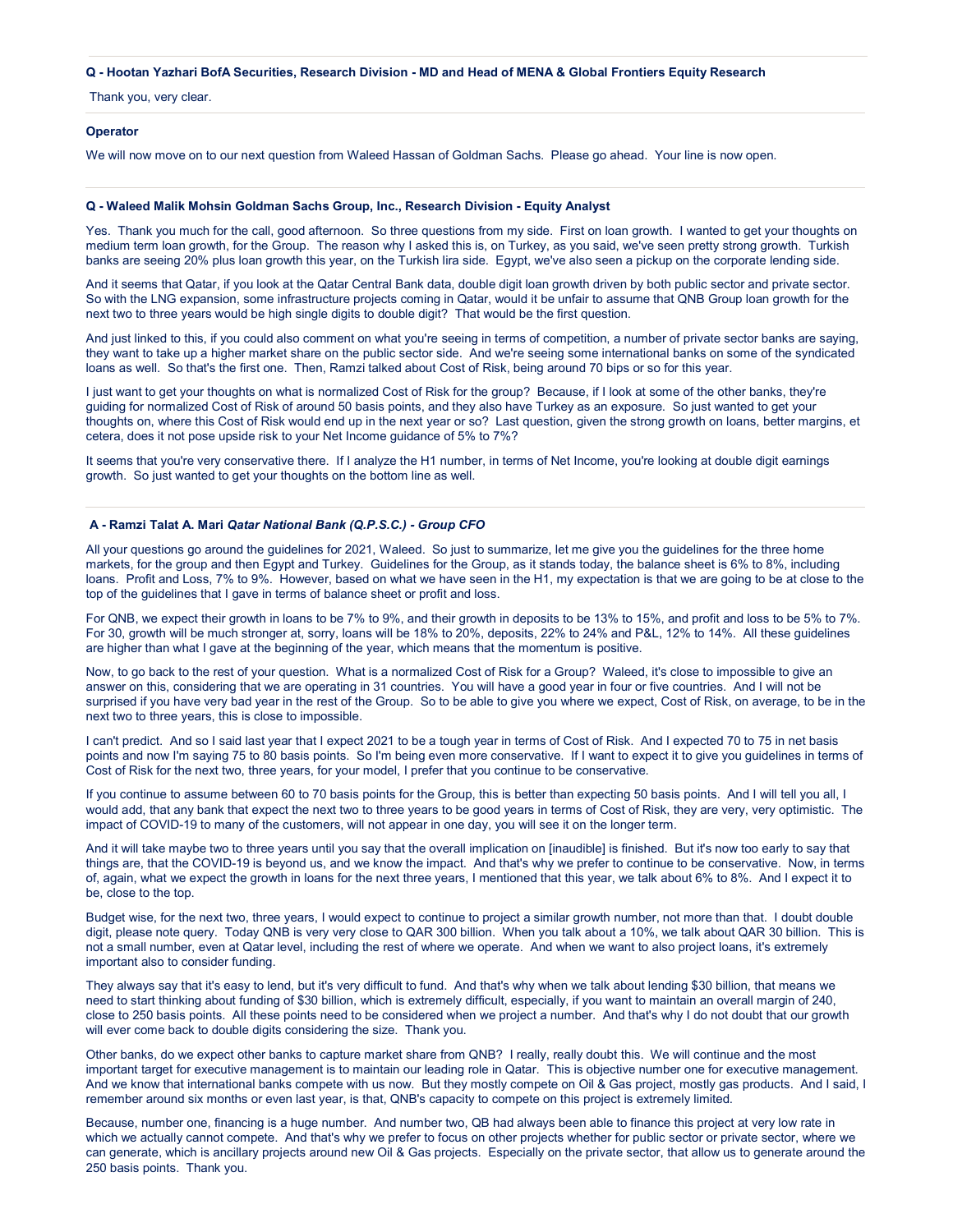#### **Q - Waleed Malik Mohsin Goldman Sachs Group, Inc., Research Division - Equity Analyst**

Got it. Thank you so much Ramzi.

# **Operator**

We will now take our next question from Jagdeep Ghosh of Sico. Please go ahead. Your line is open.

#### **Q - Chiradeep Ghosh** *Securities & Investment Company BSC, Research Division - VP of Research*

Hi. This is Jagdeep Ghosh from Sico. And thanks Ramzi for the call. Two three very quick questions. First one is, you gave us a good, long term perspective of the Cost of Risk and the loan growth. Can you also give us a perspective on the NIM? What should be a NIM guidance for the next two, three years? Because, considering the big size that you just alluded, so it might be helpful for us. That's one.

Second is in the previous call, you have said that you've conservatively tried to boost up your stage two loans, because, you're forcing the non-performing loans might go up in the future. So if you can throw some light on bad stance. Is it still as conservative as the first two quarters back or it is a more normalized level? So that will give us some more comfort looking forward?

And the third one is, in continuation of the previous answer, which you give. So most of the other conference call, the other Qatari banks are saying that they are looking into getting into public sector loans. So do you believe that they can be a threat to you, not international banks, I'm talking about domestic banks. Would they be a threat to you or you will still continue to get the needs of the primary part of the public sector geometries?

#### **A - Ramzi Talat A. Mari** *Qatar National Bank (Q.P.S.C.) - Group CFO*

Okay. Just, when I answered the question for Corporate Risk and projection for two three years and I said it's extremely difficult. So if projecting costs is difficult, you can imagine, how difficult it is to project a NIM, for a bank at our size, for the next two or three years. However, I need to go back to what I always said. What is sustainable for a bank with a balance sheet of QAR 300 billion? And if we compare QNB, with the peer group at that level, worldwide, what is their margin?

And a very quick study will clearly show that QNB enjoy at least 50 basis points growth compared with the peer group, at the level of \$300 billion of balance sheets. We know why we have this. And we know about our efficiency to manage our Cost of Funding very carefully. And we know that the rating of QNB materially allow us to be able to generate these numbers. And that's why our focus continues to be in managing our Cost of Funds, building relationships for long term funding that allow us to continue to generate that type of funding.

Working hard to maintain rating for QNB, to allow us to maintain a strong relationship with our main funding sources. And at the same time, capturing the right market share in the right sector within the economy, especially in Qatar, that would allow us to generate the 250 basis points. And one of them I've mentioned before, is that we cannot compete on funding for gas projects, because, these usually have a very low spread over LIBOR rates.

Saying all this, if we are going to continue growth in our balance sheet by let's say, 6% to 8% in the next three to five years, being able to maintain margins of close to 250 basis point is close to impossible.

The higher the balance sheet, that means that we are going to start focusing more on smaller markets and more on private sector, being able to generate 250 basis points will be difficult. However, what we have been doing in the last five years is managing that margin very carefully, whereby drop was always between five maximum seven basis points.

And I always said that what is sustainable, hopefully, for our generation in the bank, which is our executive management, we're going to continue to be here for the next five to seven years, is 225 basis points. Beyond this, it is extremely important to project because, it really depends on where we are going to be operating, what is the focus in terms of growth on growth in loans, and to what extent we are going to be successful in, to continue to manage our cost of funding?

So, different factors, not easy to project. But for your model, if you project a drop of, let's say, three basic points, maximum, five basic points for the next five years, this is logical. Now, on stage two. When I spoke about Cost of Risk, I said that we are going to continue a very conservative approach on building coverage and building provisions. Part of that methodology is that we need to continue to be conservative, especially on stage three loan, and on stage two loan.

If you monitor our stage two numbers for the last maybe, six or seven quarters, you'll see that we have been growing the number by around QAR 1.5 billion to QAR 3 billion every quarter. This will continue. Because, this allow us more room to be conservative in building a better coverage with our Stage two. And easier for us to shift some of these loans to stage three, in the longer term.

Would other Qatari banks be able to capture market share from QNB from the public sector? Last maybe 10 years. This does not happen. We are going to work hard to ensure that this does not happen. Because, the public sector in Qatar is one of the most important sectors for QNB. And we manage that relationship very carefully. We know that we are the most capable financial institution in Qatar to serve that sector, considering the size and the historical relationship that we have.

So, what I'm going to say, is that we will do our best to show that this does not happen. Thank you.

# **Q - Chiradeep Ghosh** *Securities & Investment Company BSC, Research Division - VP of Research*

Just one very quick one. So that's a continuation of the question, two. So if you're being conservative on stage two, does it mean that a loan which say, one year back, or one and a half year back was considered a stage one loan, this time you're having a more strict parameters, and that's why it's getting considered at stage two, right? If my understanding is right?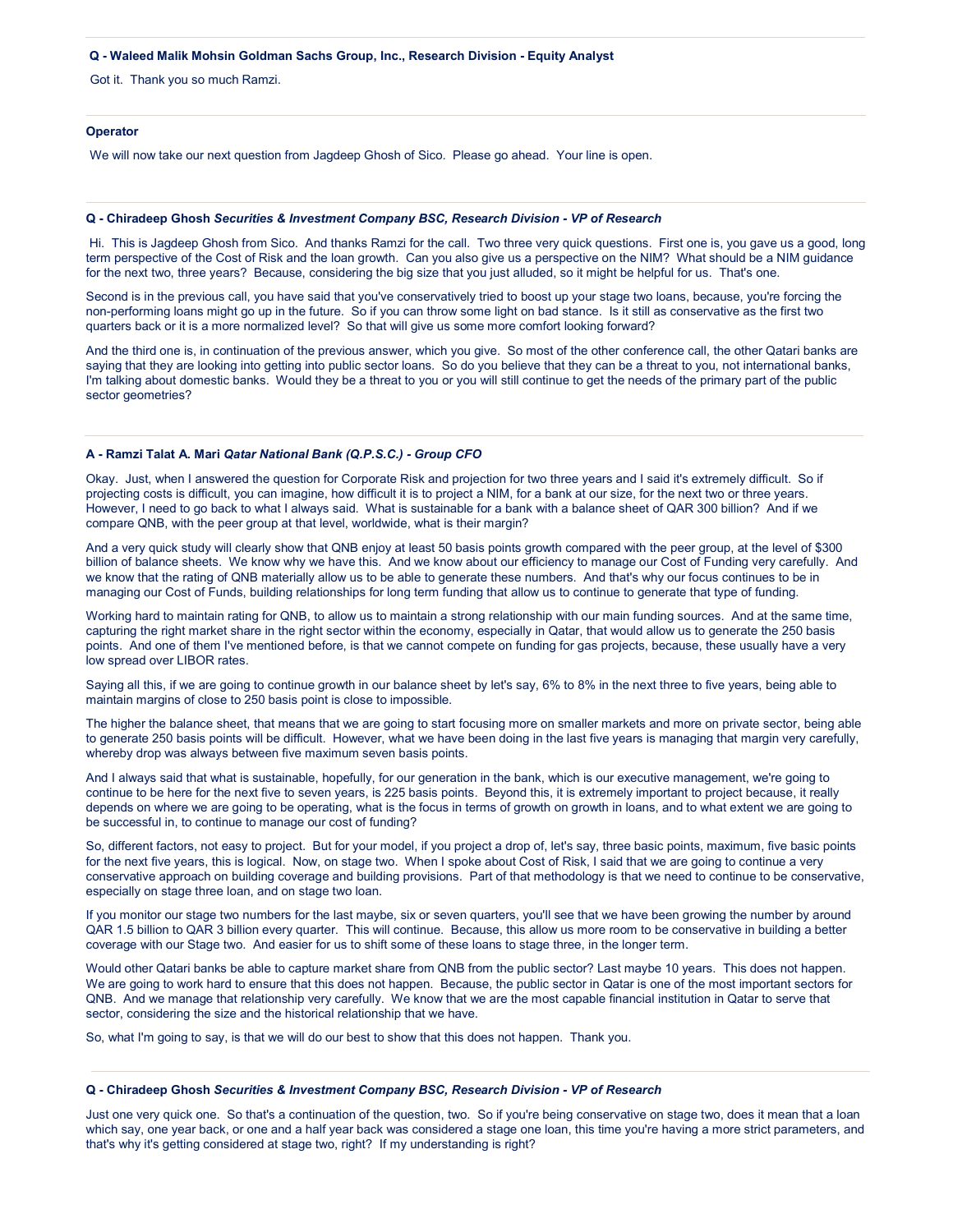# **A - Ramzi Talat A. Mari** *Qatar National Bank (Q.P.S.C.) - Group CFO*

We have seen marginal increase in NPL in Egypt from 2.2 to 2.3. But nothing to worry about especially that their coverage ratio is still more than 140%.

# **Q - Chiradeep Ghosh** *Securities & Investment Company BSC, Research Division - VP of Research*

I ask because in Turkey, I saw your NPL ratio has in fact come down in the last one year by 40 basis point, which is different than what we're reading in the media and your cost of risk.

# **A - Ramzi Talat A. Mari** *Qatar National Bank (Q.P.S.C.) - Group CFO*

Yes. Because, the reclassification between stage one and stage two is highly dependent on how conservative you are on the parameter you put in your model. And based on how conservative you are, some of the loan will move to page two. You can be very relaxed, and consider everything perfect, and everything in stage one. Or you can be conservative, and some of the loans will shift. Historically, QNB always took the conservative approach. Thank you.

# **Q - Chiradeep Ghosh** *Securities & Investment Company BSC, Research Division - VP of Research*

Okay. Thank you very much. That's all from my side. Thank you.

#### **Operator**

We will now move on to our next question from Ibac Islamov of HSBC. Please go ahead. Your line is open.

#### **Q - Aybek Islamov HSBC, Research Division - Analyst**

Yes. Thank you. Yes. So a couple questions from me, please. So firstly, I was curious if you could comment about the situation in the private sector. I know you are a public sector bank, but if you could, provided you, how is the private sector economy doing in Qatar? Is there much happening? Because, that hasn't read across for other banks in the country?

And a question linking up with that, do you think there is a scope for consolidation in the Qatari banking market? Right. And secondly, what I was curious to ask you is that, in your slide deck, you provide more disclosures about your sustainable funding, green funding, et cetera? Is that becoming a part of the strategy? Is there a way to manage your funding costs that by tapping into sustainable funding sources? Thank you.

## **A - Ramzi Talat A. Mari** *Qatar National Bank (Q.P.S.C.) - Group CFO*

Now, a private sector. Now, if we look at QNB numbers for private sector, for the H1 of the year, there's a growth of around 3%. By the end of this year, we expect that growth to be higher, and I expect it to be between 4% to 5%. So growth in the private sector loans tend to continue to be strong, in different sectors in the economy. Is it as strong as we have seen prior to COVID-19? No. But what applies for Qatar, applies to everywhere else.

Do we expect the growth to continue at that level or to continue to grow? We expected it to marginally improve, but this will be a gradual growth. Now, when we talk about consolidation, we always said and we always believe that consolidation is extremely important for any banking industry in the world.

And when we look at the parameter in the Qatari market, definitely consolidation is very, very important. However, today, we have seen Rayan and Khaliji consolidate, which is very good, and it is healthy for the markets. Do we expect other consolidation to happen? To be honest, I don't have any information that allows me to say yes or no. Is it good to happen? Of course, we strongly believe it is good for the market if that happen.

In terms of funding, I will leave that to Mark.

#### **A - Mark Abrahams Qatar National Bank (Q.P.S.C.) – Assistant General Manager - Treasury**

Hi there. On the funding and market side, obviously, we did our baby Green Bond last year. And you asked the question about how it will impact upon our funding pricing going forwards? Evidently having spent a lot of time and effort in setting up the green framework for the bank, PSD framework, very much in tandem with the long-term goals of the Qatari economy as well. QNB is very, very committed and very invested in actually growing this part of the market, going forward.

The reality of this very nascent market, the volumes we're talking about, although they're growing substantially globally, there still remain a very, very tiny part of the overall wholesale funding on a global scale. So we will endeavor as always, we're looking at, potentially, future issuance, would have been different products. We have inquiry on green deposits. We're looking, at different markets, so globally as well. So we are very, very committed to developing that side of our business on the funding side. But in terms of the actual impact on our funding cost, it will be negligible.

Because, again, we have to have a certain amount of qualifiable assets. There is a pipeline that is growing, that is very important from our point of view. But again, if you look at QNB, in terms of the overall size of the bank, nearly \$300 billion, this will be a very, very small piece of that initially, and it will grow over time. So it won't have a material impact on the funding cost, at least for the next two or three years. Thank you.

#### **Q - Aybek Islamov HSBC, Research Division - Analyst**

Thank you.